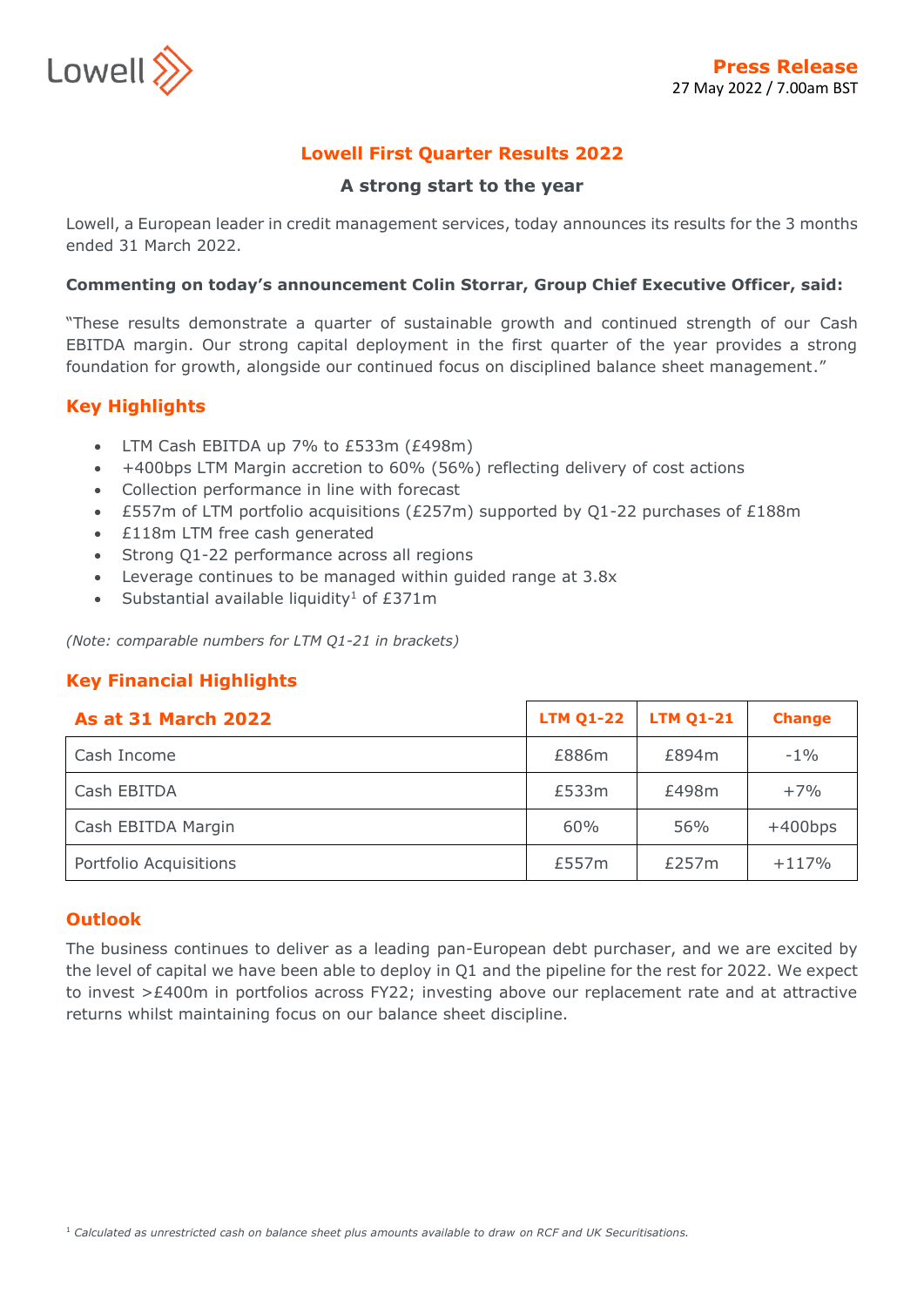

# **Group Financial Performance**

### *Continued Delivery*

Collection performance in line with forecast at 98% of Dec-21 static pool. Underlying UK collection performance remains strong, with UK paying base performing at 99%<sup>2</sup> of expected collections and default rate remaining low at 4.5%. Headline collection shortfall reflecting impact of lower litigation selections across Q4-21 with collections expected to be deferred and not lost.

Record £533m LTM Cash EBTIDA delivering 7% LTM growth, reflecting strong performance across all the Group's regions.

Cash EBTIDA growth delivered against relatively flat year-on-year Cash Income. Strengthened margin performance, at 60% on an LTM basis, reflects the encouraging cost control and actions taken across prior periods.

The comparative periods benefit from very strong Q1-21 UK collection performance of 118% which reflected the recovery of delayed collections due to management actions taken in 2020 relating to COVID-19. The LTM comparative period also benefits from the strategic asset sale in the Nordics (Q3- 20). Underlying Cash Income demonstrated year-on-year growth.

# *Significant Purchasing Activity and Pipeline Visibility*

Purchases have increased 117% year-on-year to £557m on an LTM basis with £188m during the quarter. The purchasing environment is attractive, providing a broad range of opportunities across all regions. The strong pipeline of opportunities allows the Group to be selective over future purchases to optimise returns.

Following significant Q1-22 capital deployment, softer purchasing volumes are expected across the next 6 months. The Group remains focussed on its guidance of >£400m purchases in 2022.

### *Strong Liquidity and Balance Sheet Discipline*

As at March 31, 2022 we have available liquidity of £371m and leverage at 3.8x continues to be managed within our guided range of  $4.0x - 3.5x$ .

### **Conference Call and Webcast**

Call and webcast live at 08:30am (BST) Friday 27 May 2022

Registration details

- Webcast (listen only with digital question submission)
- <https://tv.streamfabriken.com/lowell-group-q1-2022/register>
- Call (with interactive Q&A)
	- o UK: +44 3333 0092 60
	- o Further lines available [here](https://www.lowell.com/hubfs/News-Announcements/Documents/Our%20Q1-22%20Results.pdf?hsLang=en)